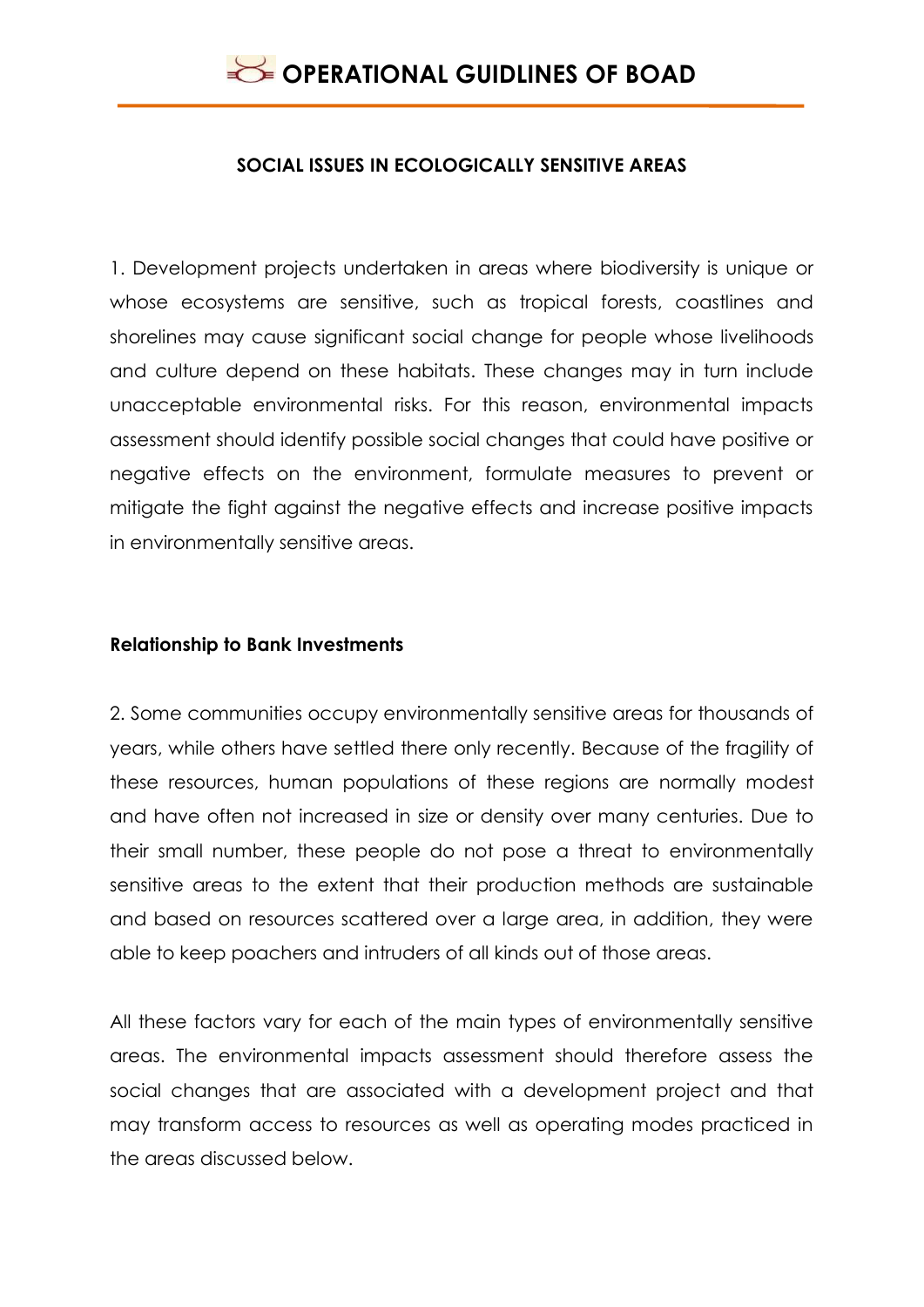### **Forests**

3. BOAD estimated that forests that resides its Member States are sensitive ecosystems. The sensitivity of these forests refers to the fact that rainfall is more irregular, and the land that are not protected by vegetation, even in low slope, are subject to severe erosion. In areas prone to erosion and soil degradation, regeneration of these forests due to their exploitation requires controlled conditions and significant costs.

4. Human populations living in forest areas depend on agriculture, gathering of forest products, fishing and hunting for a living. They collect resins, seeds, nuts, roots, fibers and medicinal products of all kinds relate their cash income.

Social changes that a project results in within these areas may lead to displacement or changes to policies governing forest and other resources, in turn, trigger changes in the livelihoods of forests people or lead to new settlements.

### **Coastal Marine Areas**

5. Coastal zones are areas whose organic production is among the richest in the world. In West Africa, they are constituted of beaches, dunes, estuaries, mangroves, wetlands and coral reefs. Estuaries, mangroves, marshes and other wetlands provide breeding and nursery grounds and habitats for many species of fish and crustaceans of commercial importance and consumed worldwide. These areas are particularly sensitive, since the food chain and life cycle of the species that live there, both complexes, are easily disturbed even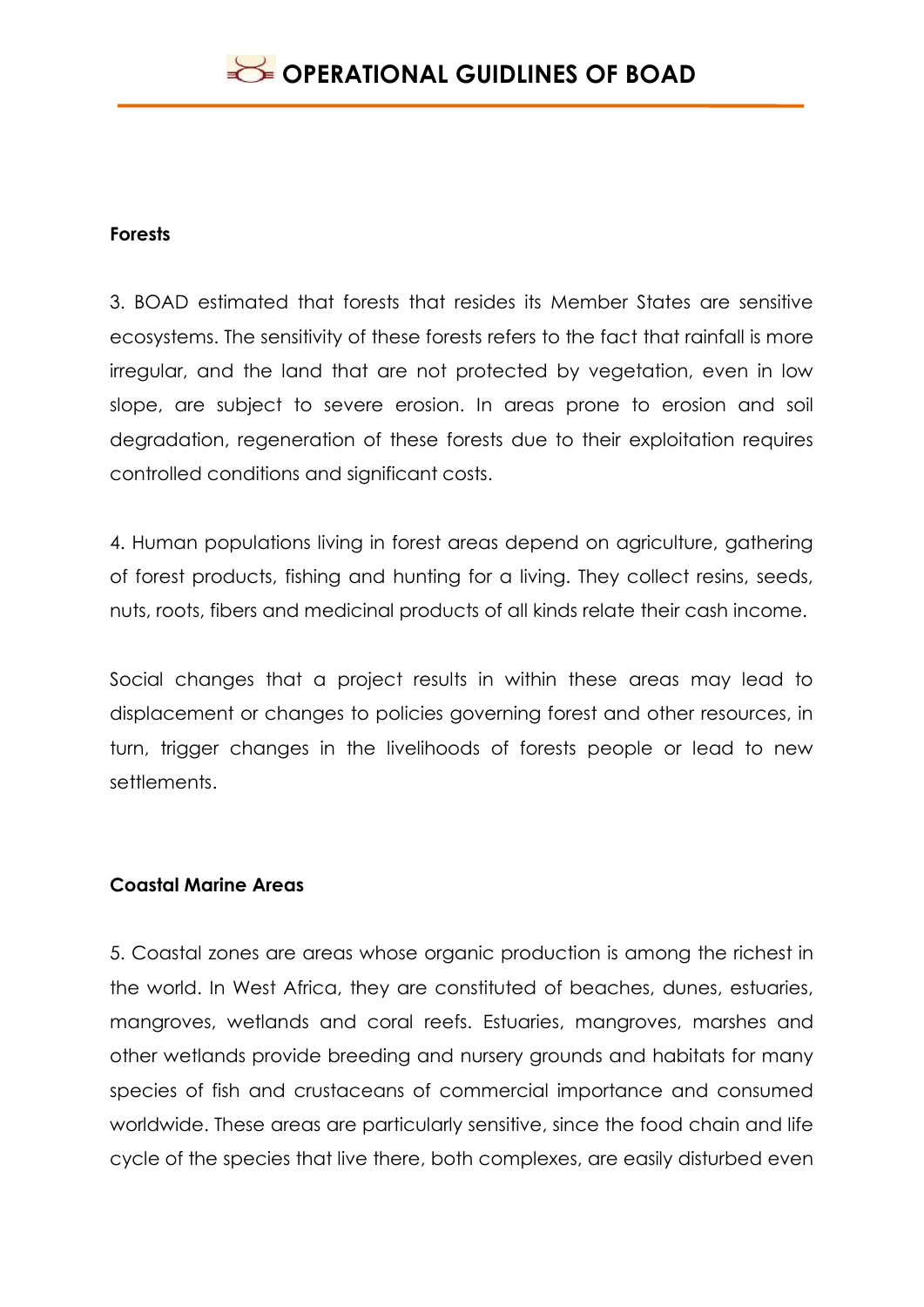# **OPERATIONAL GUIDLINES OF BOAD**

if only some of them are affected by the changes occurring in the natural environment. Thus, the discharge of urban and industrial waste, the flow of agricultural effluents containing chemicals that, a priori, could damage a relatively small part of the area may, however, affect the entire ecosystem.

6. Projects that may have adverse effects in coastal zones are usually related to aquaculture, tourism, improvement of port facilities, production of electricity from dams and power plants, effluent discharge or industrial fertilizers and pesticides, and finally, poor watershed management. The abundance of marine resources in certain seasons and their rarity in others result in a cycle of "boom and bust" feature of many fishing communities. For this reason, coastal communities are accustomed to exploit not only the sea but also the beaches and inland through farming, hunting and gathering. Nearly half of their food and income may come from activities on the beach and inland. Women run the villages while the men work at sea or in inland during the heights of boom and bust periods. Social change associated with development projects in these areas include access to one or more subregions restrictions, overexploitation of certain species to meet the new market demand, displacement and arrival of new populations. Adapting to these changes often result in additional environmental impacts elsewhere along the coast.

### **Rangeland**

7. Areas where grows natural or semi-natural vegetation and which provide habitat for livestock and wildlife are defined as rangeland and can be either arid or semi-arid, bush, uncultivated land, savannas or grasslands. These areas are characterized by low population density that moves over large areas and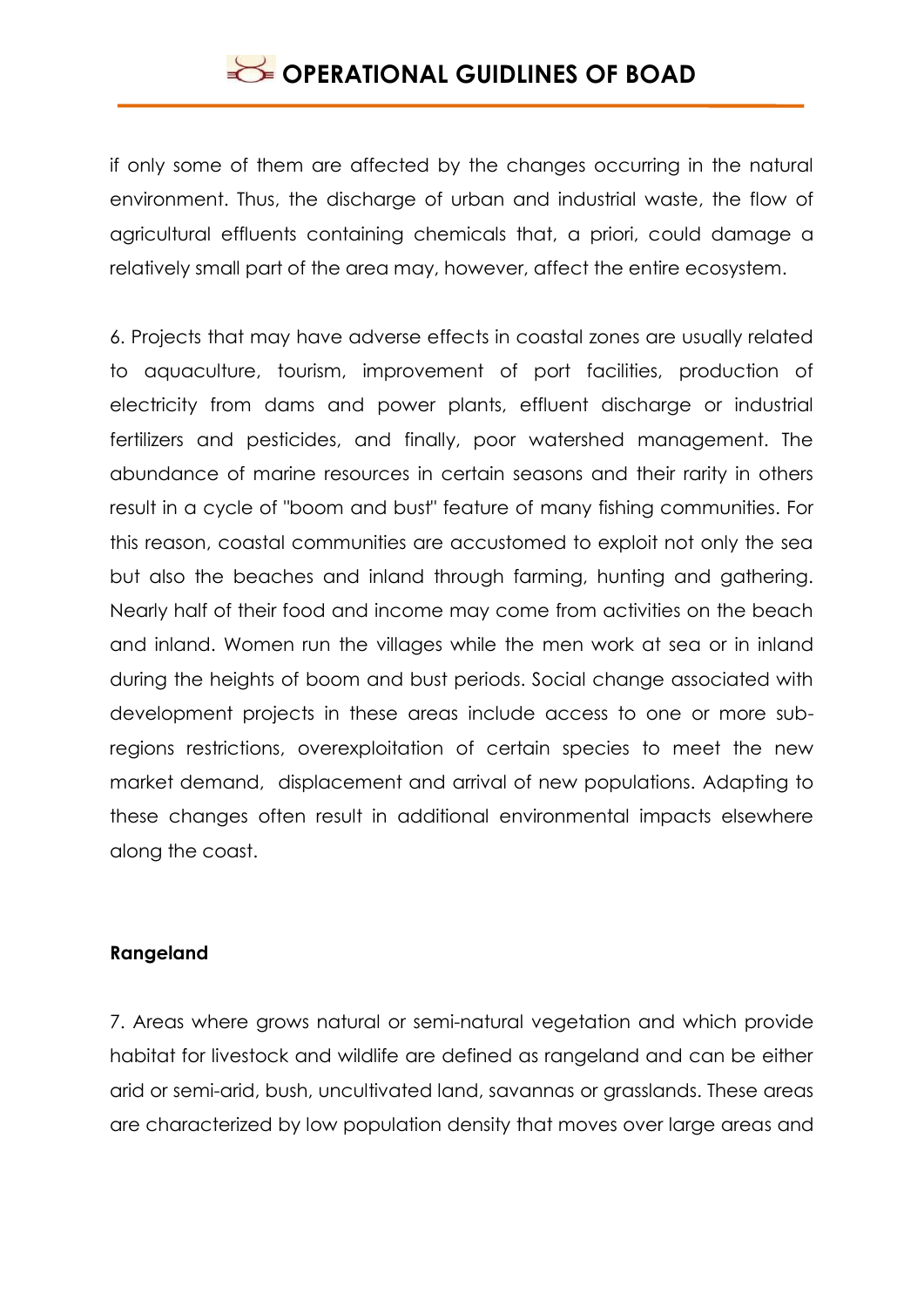whose existence is largely based on herding and complex cultures particularly adapted to the harsh conditions of drought-prone regions.

8. In general, projects that have an impact on the land include dry land farming, forest planting, irrigation, settlement and the creation of human settlements, farming, dairy farming, tourism or establishment of natural parks. As these areas are often seen as little exploited, human impacts of these projects are not immediately perceived. Human populations are mobile on a territory which often includes marginal lands with limited resources that generally will not be used which nevertheless become indispensable during drought. These resources reserved for famine period will be consumed only if the population and livestock must turn to them. Contrary to what we used to think, the ownership of these lands can be very concentrated and often, a small percentage of families control most livestock. Many communities have a tribal structure and are subject to access to water sources and pasture governed by ancient rights. In other cases, these rights are controlled by certain families powerful enough to dominate others. Social changes resulting from development projects on these lands result lead in a deterioration of land-population ratios, worsening income inequality, loss of land resulting in the displacement of people and the health risks due to conversion of subsistence products such as milk, food for urban consumption. The settlement of pastoralists always results in serious environmental degradation and impoverishment of those affected.

#### **Zones of Unique Biological Diversity**

9. Many areas rich in biodiversity were, until recently, isolated or protected areas from development. All species found there and their ecological role may be poorly known in scientific terms. For example, of all ecosystems,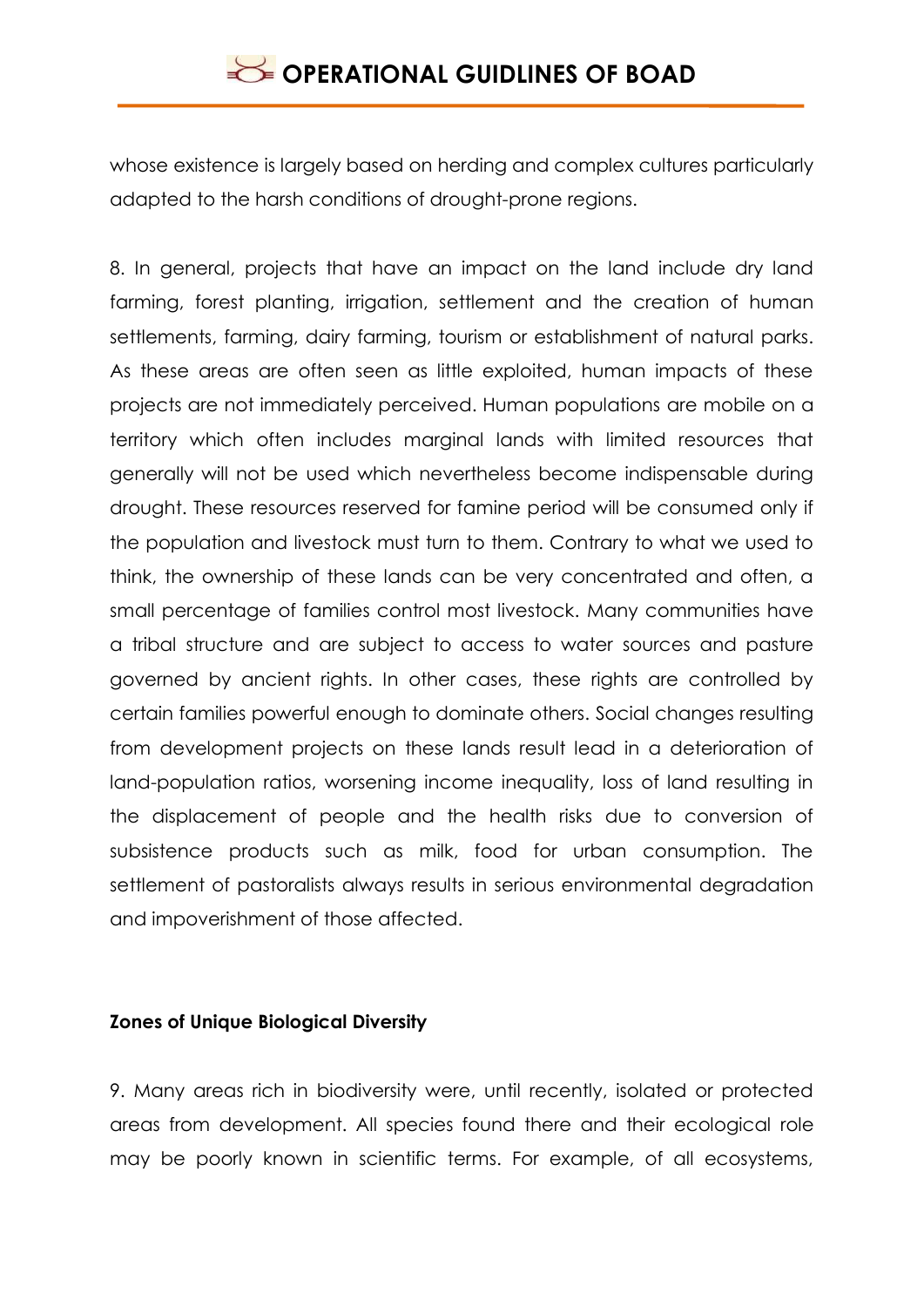tropical forests are habitat to the greatest variety of plant species, but only a fraction of them have been identified and studied rigorously and evaluated for biological, medicinal or economic interests they represent.

Sensitive areas such as forests, coastlines and shorelines as well as rangeland can also be seen as remarkable areas for their biological diversity, which are unique habitats for native plant and animal species and fulfil their ecological roles at little or no cost. Projects likely to lead to social changes that may affect these areas are generally those which open up remote areas to exploit resources or create new settlements. In these circumstances, the role of traditional knowledge of indigenous peoples is essential, both to mark out areas distinguished by their biological diversity to determine the issues raised by the protection of endangered species.

### **Guidelines for Environmental Impacts Assessment**

10. Environmental impacts assessment must assess the changes that the project may bring in pressure on natural resources in ecologically sensitive areas. A first step is to classify the human population encountered in and around the area. There are generally three categories of communities that exploit resources: people who have lived there for several generations, those who are newly established and non-resident populations that are entering only to extract or periodically use some resources. Each category can be divided again into sub-categories.

11. Social groups who have lived in ecologically sensitive areas for generations are aware of the constraints that their activities have on the environment and could therefore develop modes of stable production, low energy consumption, sustainable yield well adapted to the environment and compatible with modern methods of environmental management.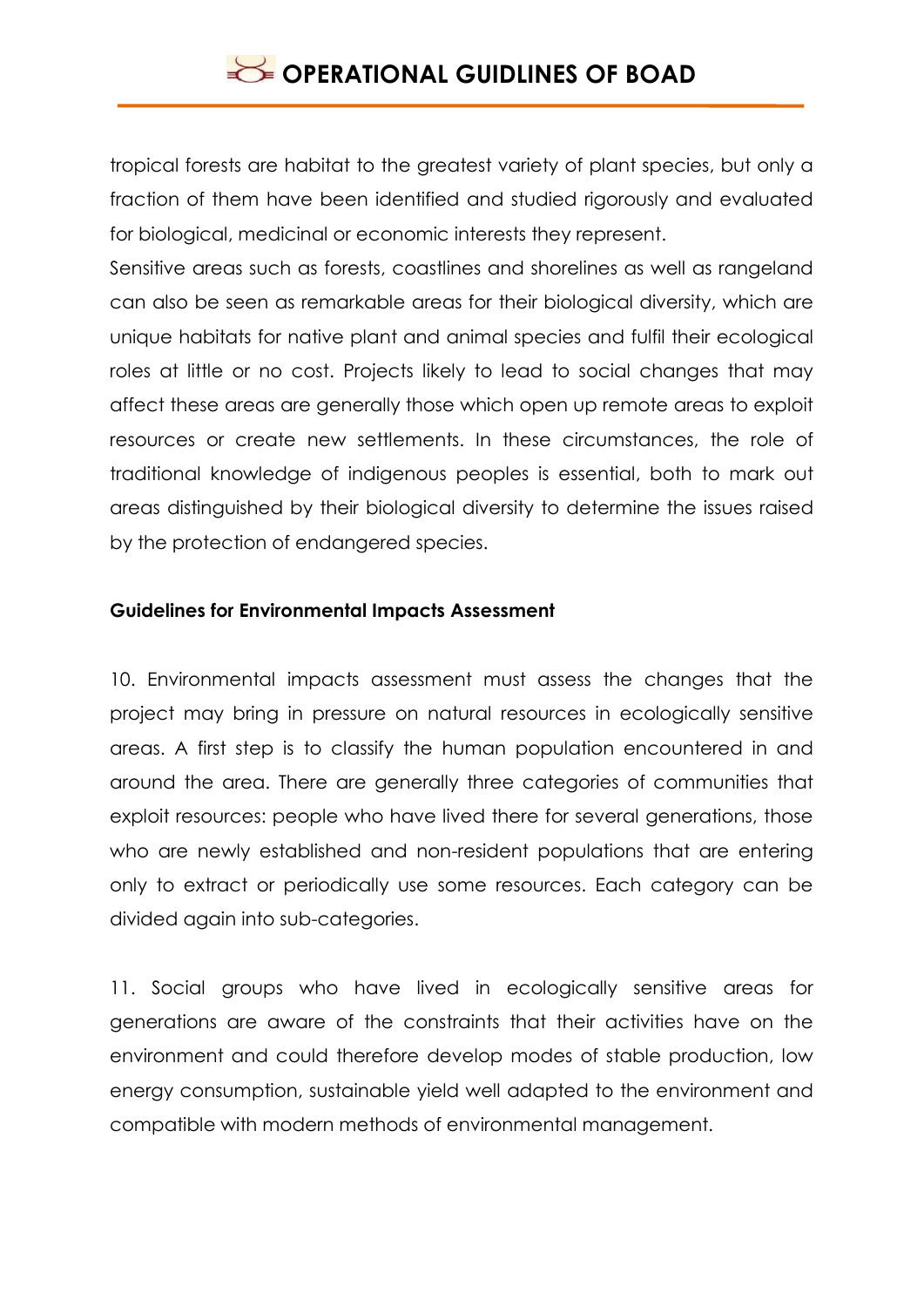# **OPERATIONAL GUIDLINES OF BOAD**

We should design projects to increase the efficiency of the exploitation of natural resources by changing stable and sustainable production modes that have negative effects on communities and the environment.

12. Modes of stable production, with low energy consumption and with sustainable performance are based on knowledge passed on from generation to generation, with valuable lessons on natural resources of the area and the way to manage them.

Environmental assessment impacts can be improve, by taking into account local knowledge on flora and fauna, ocean currents, hydrology, soil and any other aspect of the natural area environment that may affect the project. Environment impacts assessment can help to curb the negative effects assuming that wherever stable production modes have been developed, most of the operating practices of natural resources being environmentally friendly.

13. Recently installed inhabitants in ecologically sensitive areas constitute another social group. Unlike those who always live there, these new people know very little about the strain on the environment and sustainable resource use practices. As a result, they may occupy areas for unsuitable production methods they employ.

14. If these agricultural activities fail, the settlers might make most of their income from logging, often they are used by neighbouring farmers or ranchers looking to expand the cleared land they farm. Environment impacts assessment will determine the effects of occupation, institutions and social conditions that are responsible, and propose alternatives that mitigate these effects.